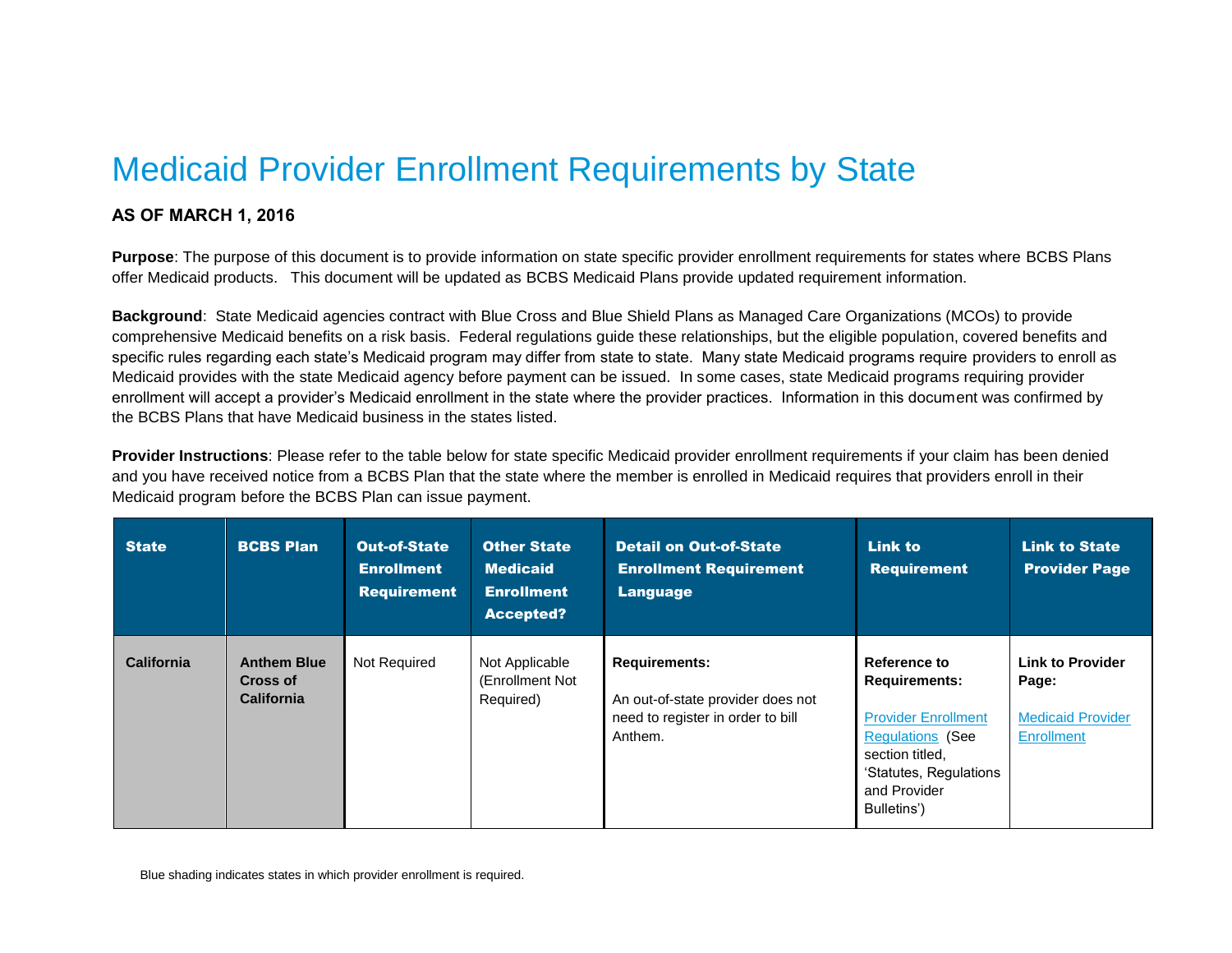| <b>State</b>    | <b>BCBS Plan</b>                                                              | <b>Out-of-State</b><br><b>Enrollment</b><br><b>Requirement</b> | <b>Other State</b><br><b>Medicaid</b><br><b>Enrollment</b><br><b>Accepted?</b>                        | <b>Detail on Out-of-State</b><br><b>Enrollment Requirement</b><br><b>Language</b>                                                                                                                                                                                       | <b>Link to</b><br><b>Requirement</b>                                              | <b>Link to State</b><br><b>Provider Page</b>                                                                    |
|-----------------|-------------------------------------------------------------------------------|----------------------------------------------------------------|-------------------------------------------------------------------------------------------------------|-------------------------------------------------------------------------------------------------------------------------------------------------------------------------------------------------------------------------------------------------------------------------|-----------------------------------------------------------------------------------|-----------------------------------------------------------------------------------------------------------------|
| <b>Delaware</b> | <b>Highmark</b><br><b>Blue Cross</b><br><b>Blue Shield</b><br><b>Delaware</b> | Not Required                                                   | Not Applicable<br>(Enrollment Not<br>Required)                                                        | <b>Requirements:</b><br>The website does not address out-of-<br>state providers specifically and<br>Delaware requirements are not well<br>defined for the MCOs.<br>Highmark assumes that since it is not<br>defined, the state does not require<br>provider enrollment. | Reference to<br>Requirements:<br><b>State Medicaid</b><br><b>Provider Manual</b>  | Link to Provider<br>Website:<br>http://www.dmap.st<br>ate.de.us/informatio<br>n/disclosure/disclos<br>ure.html  |
| <b>Hawaii</b>   | <b>HMSA</b>                                                                   | Not Required                                                   | Not Applicable<br>(Enrollment Not)<br>Required)                                                       | <b>Requirements:</b><br>Out-of-state provider enrollment is not<br>required.                                                                                                                                                                                            | Reference to<br><b>Requirements:</b><br>No reference found.                       | <b>Link to Provider</b><br>Page:<br>No Provider<br>Enrollment page<br>available.                                |
| <b>Illinois</b> | <b>Blue Cross</b><br>and Blue<br><b>Shield of</b><br><b>Illinois</b>          | <b>Yes</b>                                                     | Yes, but also must<br>enroll with Illiniois.<br>(Out-of-state)<br>Enrollment is not a<br>replacement) | <b>Requirements:</b><br>Enrollment is required for any<br>provider submitting a claim for the<br>state of Illinois Medicaid Program.                                                                                                                                    | Reference to<br><b>Requirements:</b><br><b>IL Provider enrollment</b><br>website. | <b>Link to Provider</b><br>Page:<br>http://www.illinois.g<br>ov/hfs/MedicalProvi<br>ders/Pages/default.<br>aspx |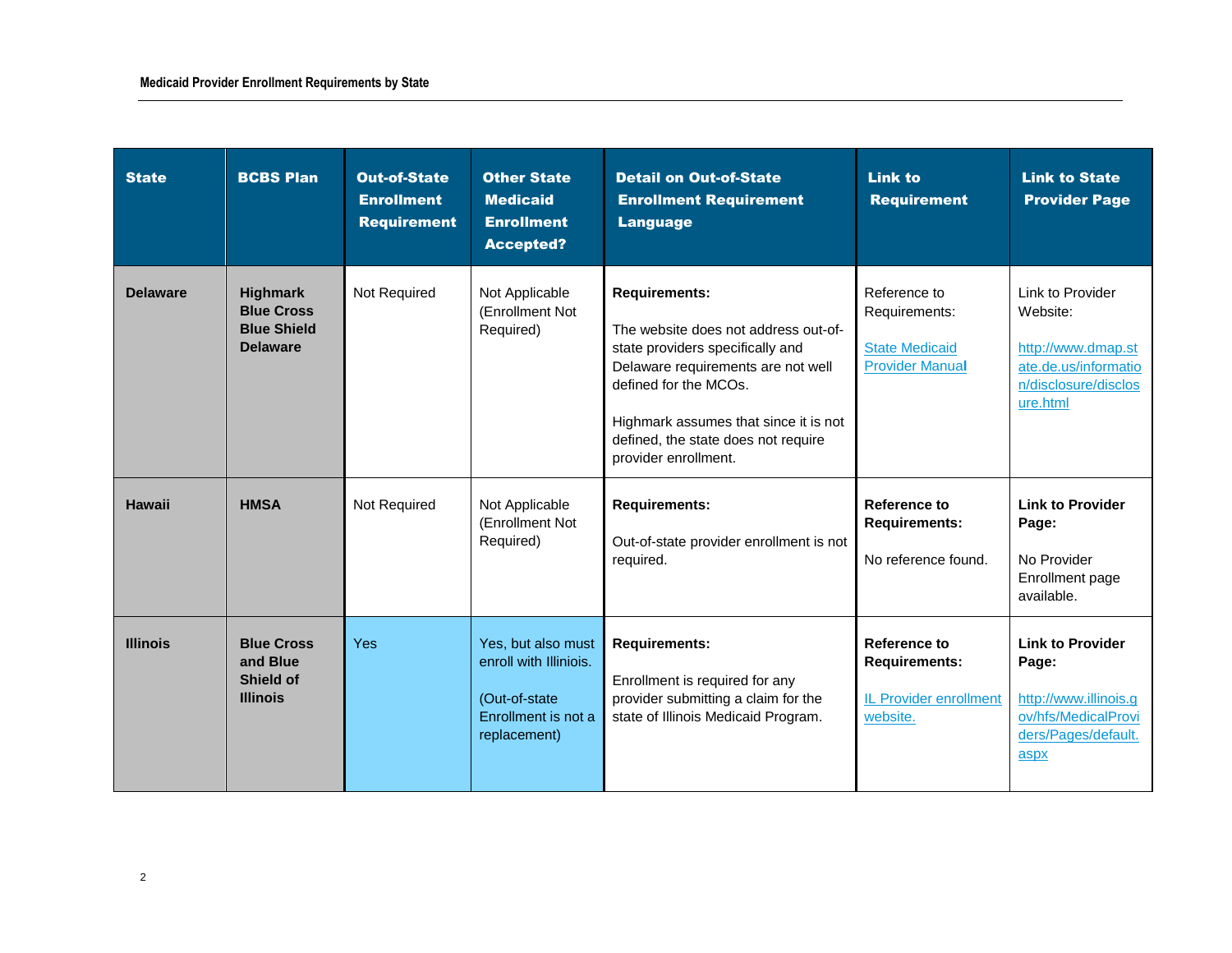| <b>State</b>    | <b>BCBS Plan</b>                                                                | <b>Out-of-State</b><br><b>Enrollment</b><br><b>Requirement</b> | <b>Other State</b><br><b>Medicaid</b><br><b>Enrollment</b><br><b>Accepted?</b>                         | <b>Detail on Out-of-State</b><br><b>Enrollment Requirement</b><br><b>Language</b>                                                                                                                                                    | <b>Link to</b><br><b>Requirement</b>                                                                                                                                                                               | <b>Link to State</b><br><b>Provider Page</b>                                           |
|-----------------|---------------------------------------------------------------------------------|----------------------------------------------------------------|--------------------------------------------------------------------------------------------------------|--------------------------------------------------------------------------------------------------------------------------------------------------------------------------------------------------------------------------------------|--------------------------------------------------------------------------------------------------------------------------------------------------------------------------------------------------------------------|----------------------------------------------------------------------------------------|
| Indiana         | <b>Anthem Blue</b><br><b>Cross and</b><br><b>Blue Shield</b><br><b>Indiana</b>  | <b>Yes</b>                                                     | <b>No</b>                                                                                              | <b>Requirements:</b><br>Enrollment is required for any<br>provider submitting a claim for the<br>state of Indiana Medicaid Program.<br>If the provider is not registered with<br>the state of Indiana, the encounter<br>will reject. | <b>References to</b><br><b>Requirements:</b><br><b>Manual for Provider</b><br>Enrollment, Eligibility<br>and Responsibilities<br><b>Indiana State</b><br><b>Medicaid Rules</b><br>(Article 5 Medicaid<br>Services) | <b>Link to Provider</b><br>Page:<br><b>Indiana Medicaid</b><br><b>Provider Website</b> |
| Kentucky        | <b>Anthem Blue</b><br><b>Cross and</b><br><b>Blue Shield</b><br><b>Kentucky</b> | <b>Yes</b>                                                     | Yes, but also must<br>enroll with<br>Kentucky<br>(Out-of-state)<br>Enrollment is not a<br>replacement) | <b>Requirements</b><br>Providers must have a Kentucky<br>Medicaid ID in order to be paid.                                                                                                                                            | Reference to<br><b>Requirements:</b><br>http://www.chfs.ky.go<br>v/dms                                                                                                                                             | <b>Link to Provider</b><br>Page:<br>http://www.chfs.ky.g<br>ov/dms/provEnr/            |
| <b>Michigan</b> | <b>Blue Cross</b><br><b>Blue Shield of</b><br><b>Michigan</b>                   | Not Required                                                   | Not Applicable<br>(Enrollment Not<br>Required)                                                         | <b>Requirements:</b><br>Any providers who submit claims for<br>BCBS Michigan members would not<br>be required to enroll since BCBS MI<br>is an MCO.                                                                                  | Reference to<br><b>Requirement:</b><br><b>MI Provider</b><br><b>Enrollment Website</b>                                                                                                                             | <b>Link to Provider</b><br>Page:<br><b>MI Provider</b><br>Website                      |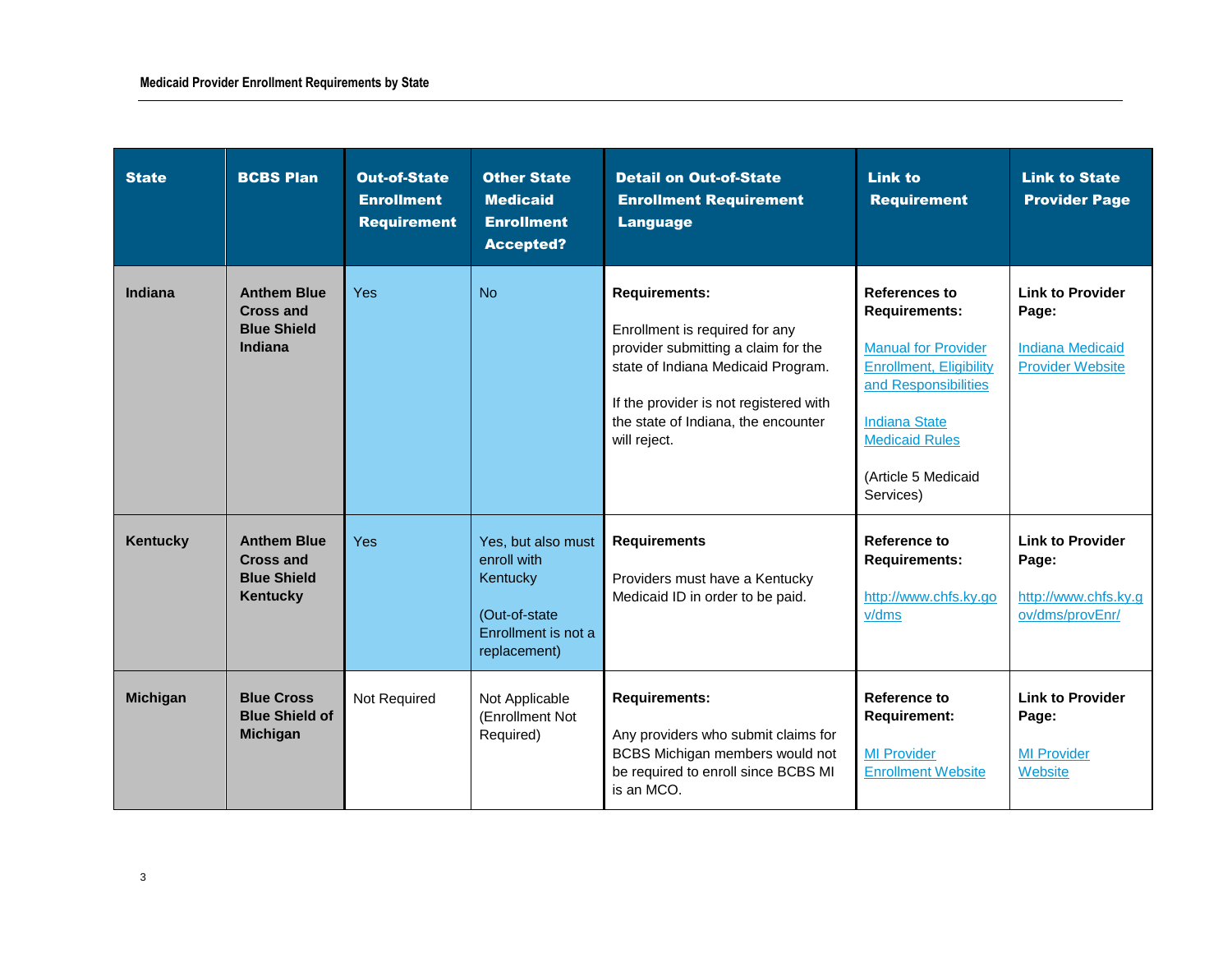| <b>State</b>      | <b>BCBS Plan</b>                                                       | <b>Out-of-State</b><br><b>Enrollment</b><br><b>Requirement</b> | <b>Other State</b><br><b>Medicaid</b><br><b>Enrollment</b><br><b>Accepted?</b>                            | <b>Detail on Out-of-State</b><br><b>Enrollment Requirement</b><br><b>Language</b>                                                                                                              | <b>Link to</b><br><b>Requirement</b>                                                                  | <b>Link to State</b><br><b>Provider Page</b>                                                |
|-------------------|------------------------------------------------------------------------|----------------------------------------------------------------|-----------------------------------------------------------------------------------------------------------|------------------------------------------------------------------------------------------------------------------------------------------------------------------------------------------------|-------------------------------------------------------------------------------------------------------|---------------------------------------------------------------------------------------------|
| <b>Minnesota</b>  | <b>Blue Cross</b><br>and Blue<br><b>Shield of</b><br><b>Minnesota</b>  | Not Required                                                   | Not Applicable<br>(Enrollment Not<br>Required)                                                            | <b>Requirement:</b><br>Providers who submit claims to<br>Minnesota Medicaid Managed Care<br>Organization (including as BCBS of<br>MN) are not required to enroll with<br>Minnesota DHS.        | Reference to<br><b>Requirements:</b><br><b>MN Provider</b><br><b>Enrollment Website</b>               | <b>Link to Provider</b><br>Page:<br><b>MHCP Enrolled</b><br><b>Providers Website</b>        |
| <b>New Jersey</b> | <b>Horizon Blue</b><br><b>Cross and</b><br><b>Blue Shield</b>          | Not Required                                                   | Not Applicable<br>(Enrollment Not<br>Required)                                                            | <b>Requirements:</b><br>New Jersey does not require<br>providers to enroll/register with<br>Medicaid prior to rendering services<br>or being reimbursed by Medicaid<br>HMOs (such as Horizon). | <b>Reference to</b><br><b>Requirements:</b><br>No reference found.                                    | <b>Link to Provider</b><br>Page:<br>No Provider<br>Enrollment page<br>available.            |
| <b>New Mexico</b> | <b>Blue Cross</b><br>and Blue<br><b>Shield of New</b><br><b>Mexico</b> | <b>Yes</b>                                                     | Yes, but also must<br>enroll with New<br>Mexico.<br>(Out-of-state)<br>Enrollment is not a<br>replacement) | <b>Requirements:</b><br>Enrollment is required for any<br>provider submitting a claim for the<br>state of New Mexico Medicaid<br>Program.                                                      | <b>Reference to State</b><br><b>Medicaid Page:</b><br><b>NM Provider</b><br><b>Enrollment Website</b> | <b>Link to Provider</b><br>Page:<br><b>New Mexico</b><br><b>Medicaid Provider</b><br>Portal |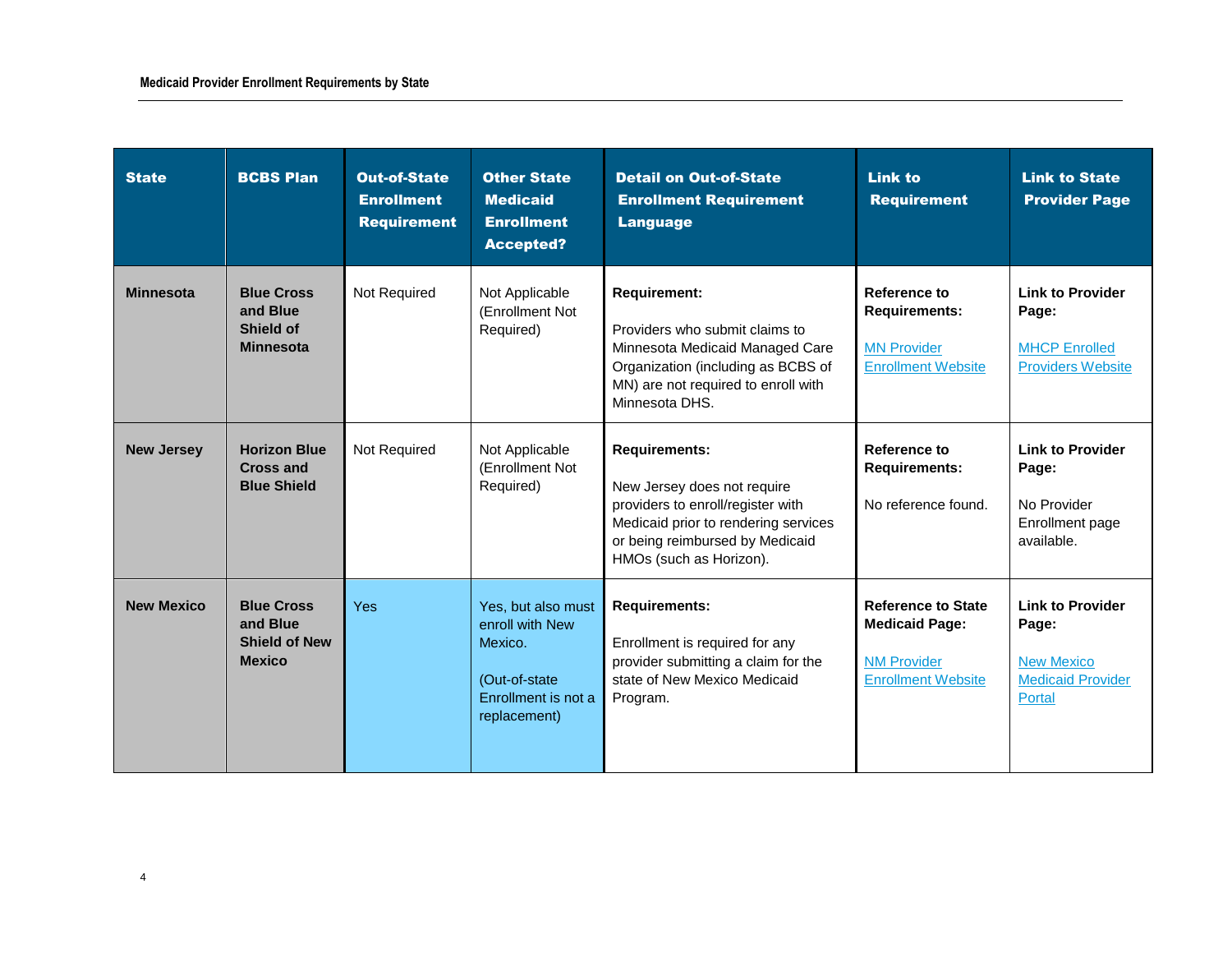| <b>State</b>    | <b>BCBS Plan</b>                                                               | <b>Out-of-State</b><br><b>Enrollment</b><br><b>Requirement</b> | <b>Other State</b><br><b>Medicaid</b><br><b>Enrollment</b><br>Accepted?                       | <b>Detail on Out-of-State</b><br><b>Enrollment Requirement</b><br><b>Language</b>                                                                                                                                                                                                                                                                                                                                                                                                                       | <b>Link to</b><br><b>Requirement</b>                                                           | <b>Link to State</b><br><b>Provider Page</b>                                |
|-----------------|--------------------------------------------------------------------------------|----------------------------------------------------------------|-----------------------------------------------------------------------------------------------|---------------------------------------------------------------------------------------------------------------------------------------------------------------------------------------------------------------------------------------------------------------------------------------------------------------------------------------------------------------------------------------------------------------------------------------------------------------------------------------------------------|------------------------------------------------------------------------------------------------|-----------------------------------------------------------------------------|
| <b>New York</b> | <b>Healthnow</b><br><b>Excellus Blue</b><br><b>Cross Blue</b><br><b>Shield</b> | Not Required                                                   | Not Applicable<br>(Enrollment Not<br>Required)                                                | <b>Requirements:</b><br><b>Enrollment in New York State</b><br>Medicaid is not required for out-of-<br>state professional or institutional<br>providers to bill an MCO in New York<br>State.                                                                                                                                                                                                                                                                                                            | Reference to<br><b>Requirement:</b><br>Link to provider<br><b>Manual</b>                       | <b>Link to Provider</b><br>Page:<br>eMedNY Provider<br>Website              |
| Pennsylvania    | Independence<br><b>Blue Cross</b><br><b>Highmark</b>                           | Yes                                                            | Yes, but also must<br>enroll with PA<br>(Out-of-state)<br>Enrollment is not a<br>replacement) | <b>Requirements:</b><br>Out-of-State providers must enroll in<br>Pennsylvania's Medicaid program,<br>but must be enrolled first in their<br>home state.<br>Out-of-state practitioners must be<br>licensed and currently registered by<br>the appropriate agency in their state<br>and they must provide documentation<br>that they participate in that state's<br>Medicaid program.<br>The Plan's Prior Authorization line<br>operators will be trained to insist that<br>out of area providers enroll. | Reference to<br><b>Requirement:</b><br>Pennsylvania<br><b>Enrollment</b><br><b>Information</b> | <b>Link to Provider</b><br>Page:<br>Pennsylvania<br><b>Provider Website</b> |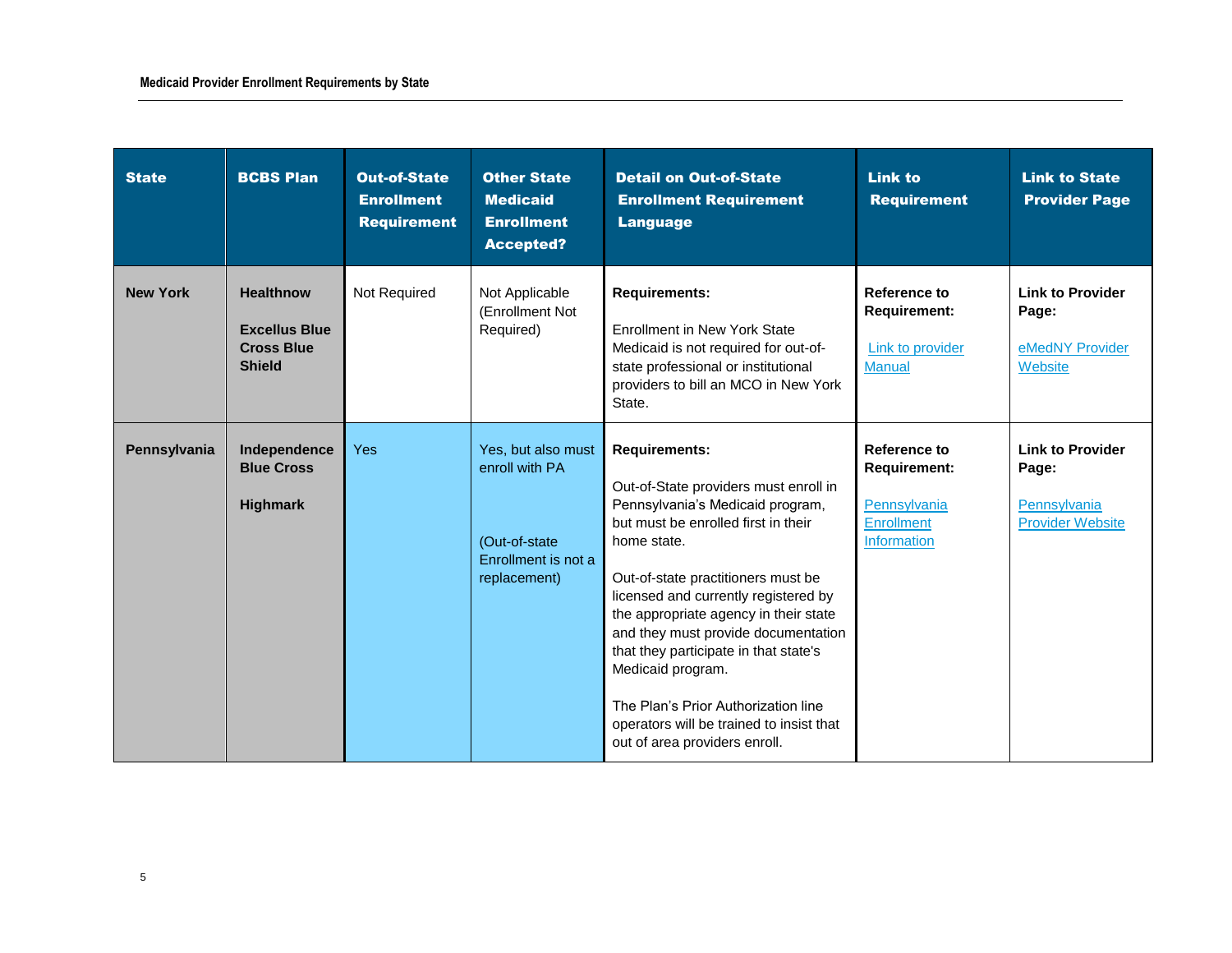| <b>State</b>             | <b>BCBS Plan</b>                                                              | <b>Out-of-State</b><br><b>Enrollment</b><br><b>Requirement</b>                       | <b>Other State</b><br><b>Medicaid</b><br><b>Enrollment</b><br><b>Accepted?</b> | <b>Detail on Out-of-State</b><br><b>Enrollment Requirement</b><br><b>Language</b>                                                                                                                                                                                                              | <b>Link to</b><br><b>Requirement</b>                                                                                                                                                         | <b>Link to State</b><br><b>Provider Page</b>                                                                               |
|--------------------------|-------------------------------------------------------------------------------|--------------------------------------------------------------------------------------|--------------------------------------------------------------------------------|------------------------------------------------------------------------------------------------------------------------------------------------------------------------------------------------------------------------------------------------------------------------------------------------|----------------------------------------------------------------------------------------------------------------------------------------------------------------------------------------------|----------------------------------------------------------------------------------------------------------------------------|
| <b>Puerto Rico</b>       | <b>Triple S</b>                                                               | Information not<br>available.                                                        | Information not<br>available.                                                  | Information not available. Please<br>contact your local BCBS Plan for<br>information.                                                                                                                                                                                                          | <b>Reference to Puerto</b><br><b>Rico Medicaid Page:</b><br>https://www.medicaid.<br>pr.gov/(X(1)S(gn2b34))<br>krv34s01lsnvq2y4i2))/<br>default.aspx?AspxAut<br>oDetectCookieSuppor<br>$t=1$ | <b>Link to Provider</b><br>Page:<br>Links not available.                                                                   |
| <b>South</b><br>Carolina | <b>Blue Cross</b><br>and Blue<br><b>Shield of</b><br><b>South</b><br>Carolina | $Yes - for$<br>services other<br>than emergency<br>that have prior<br>authorization. | <b>No</b>                                                                      | <b>Requirements:</b><br>For services other than emergency<br>that require prior authorization, the<br>out-of-state provider must confirm, in<br>writing, that he or she will enroll in the<br>South Carolina Medicaid program<br>and will accept Medicaid<br>reimbursement as payment in full. | <b>Reference to</b><br><b>Requirements:</b><br><b>Provider Enrollment</b><br>and Screening<br><b>Requirements</b>                                                                            | <b>Link to Provider</b><br>Page:<br><b>Healthy</b><br><b>Connections</b><br><b>Medicaid Provider</b><br><b>Information</b> |
| Tennessee                | <b>Blue Cross</b><br><b>Blue Shield of</b><br><b>Tennessee</b>                | <b>Yes</b>                                                                           | No                                                                             | <b>Requirements:</b><br>New TennCare/ Medicaid providers<br>need to register.                                                                                                                                                                                                                  | <b>References to</b><br><b>Requirement:</b><br><b>Provider Registration</b>                                                                                                                  | <b>Link to Provider</b><br>Page:<br><b>TennCare Providers</b>                                                              |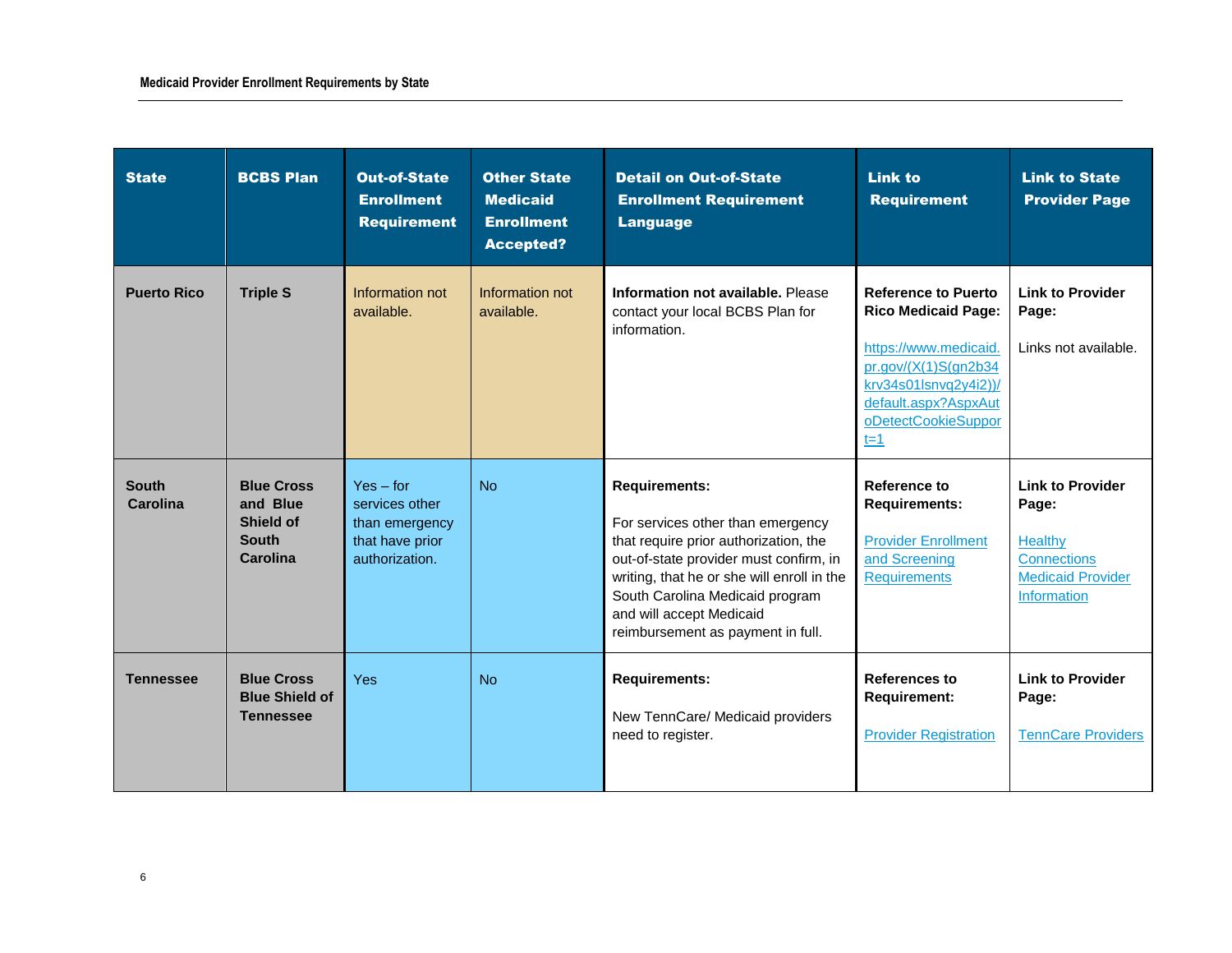| <b>State</b> | <b>BCBS Plan</b>                                                         | <b>Out-of-State</b><br><b>Enrollment</b><br><b>Requirement</b> | <b>Other State</b><br><b>Medicaid</b><br><b>Enrollment</b><br><b>Accepted?</b>                                   | <b>Detail on Out-of-State</b><br><b>Enrollment Requirement</b><br><b>Language</b>                                                                                                                                                                                                                                      | <b>Link to</b><br><b>Requirement</b>                                                              | <b>Link to State</b><br><b>Provider Page</b>                                                                            |
|--------------|--------------------------------------------------------------------------|----------------------------------------------------------------|------------------------------------------------------------------------------------------------------------------|------------------------------------------------------------------------------------------------------------------------------------------------------------------------------------------------------------------------------------------------------------------------------------------------------------------------|---------------------------------------------------------------------------------------------------|-------------------------------------------------------------------------------------------------------------------------|
| <b>Texas</b> | <b>Blue Cross</b><br>and Blue<br><b>Shield of</b><br><b>Texas</b>        | <b>Yes</b>                                                     | Yes, but also must<br>enroll with TX<br>STAR Program.<br>(Out-of-state)<br>Enrollment is not a<br>replacement)   | <b>Requirements:</b><br>Enrollment is required for any<br>provider submitting a claim for the<br>state of Texas Medicaid Program                                                                                                                                                                                       | <b>Reference to</b><br><b>Requirement:</b><br><b>Texas Medicaid</b><br><b>Provider Enrollment</b> | <b>Link to Provider</b><br>Page:<br><b>Texas HHSC</b>                                                                   |
| Virginia     | <b>Anthem Blue</b><br><b>Cross and</b><br><b>Blue Shield</b><br>Virginia | <b>Yes</b>                                                     | <b>Yes</b><br>Enrollment in state<br><b>Medicaid Program</b><br>where provider<br>practices is also<br>required. | <b>Requirement:</b><br>Billing, Rendering, and Attending<br>Providers need to be registered on<br>the master file with the state.<br>For physicians that operate out-of-<br>state (more than 50 miles from the<br>VA border) you will also need to<br>attest to enrollment in your resident<br>state Medicaid program. | <b>Reference to</b><br><b>Requirement:</b><br><b>Provider Enrollment</b><br><b>Tutorial</b>       | <b>Link to Provider</b><br>Page:<br><b>DMAS Provider</b><br><b>Services</b><br><b>DMAS Provider</b><br><b>Resources</b> |